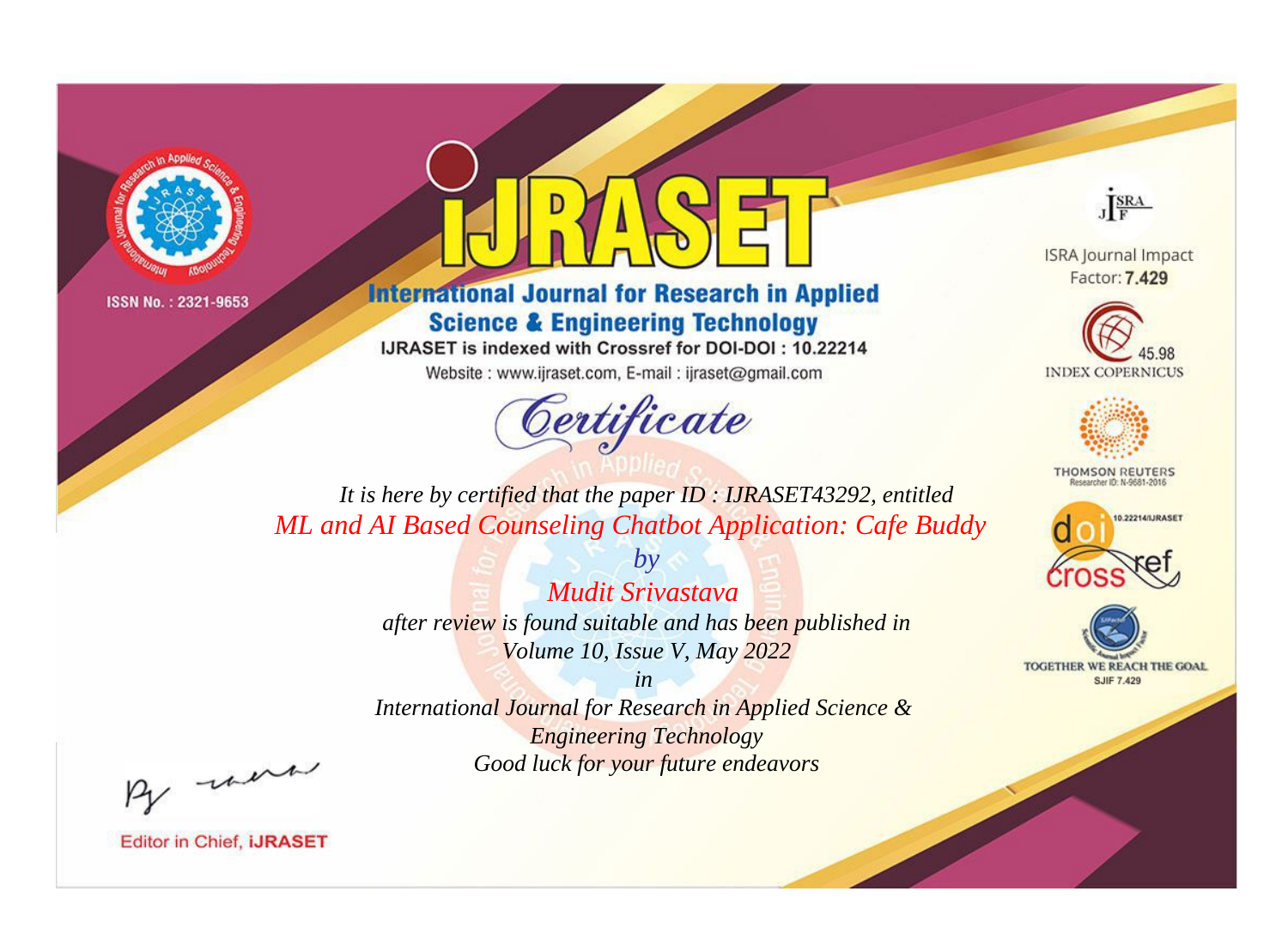



**International Journal for Research in Applied Science & Engineering Technology** 

IJRASET is indexed with Crossref for DOI-DOI: 10.22214

Website: www.ijraset.com, E-mail: ijraset@gmail.com



JERA

**ISRA Journal Impact** Factor: 7.429





**THOMSON REUTERS** 



TOGETHER WE REACH THE GOAL **SJIF 7.429** 

*It is here by certified that the paper ID : IJRASET43292, entitled ML and AI Based Counseling Chatbot Application: Cafe Buddy*

> *by Shilpi Tiwari after review is found suitable and has been published in Volume 10, Issue V, May 2022*

> > *in*

*International Journal for Research in Applied Science & Engineering Technology Good luck for your future endeavors*

By morn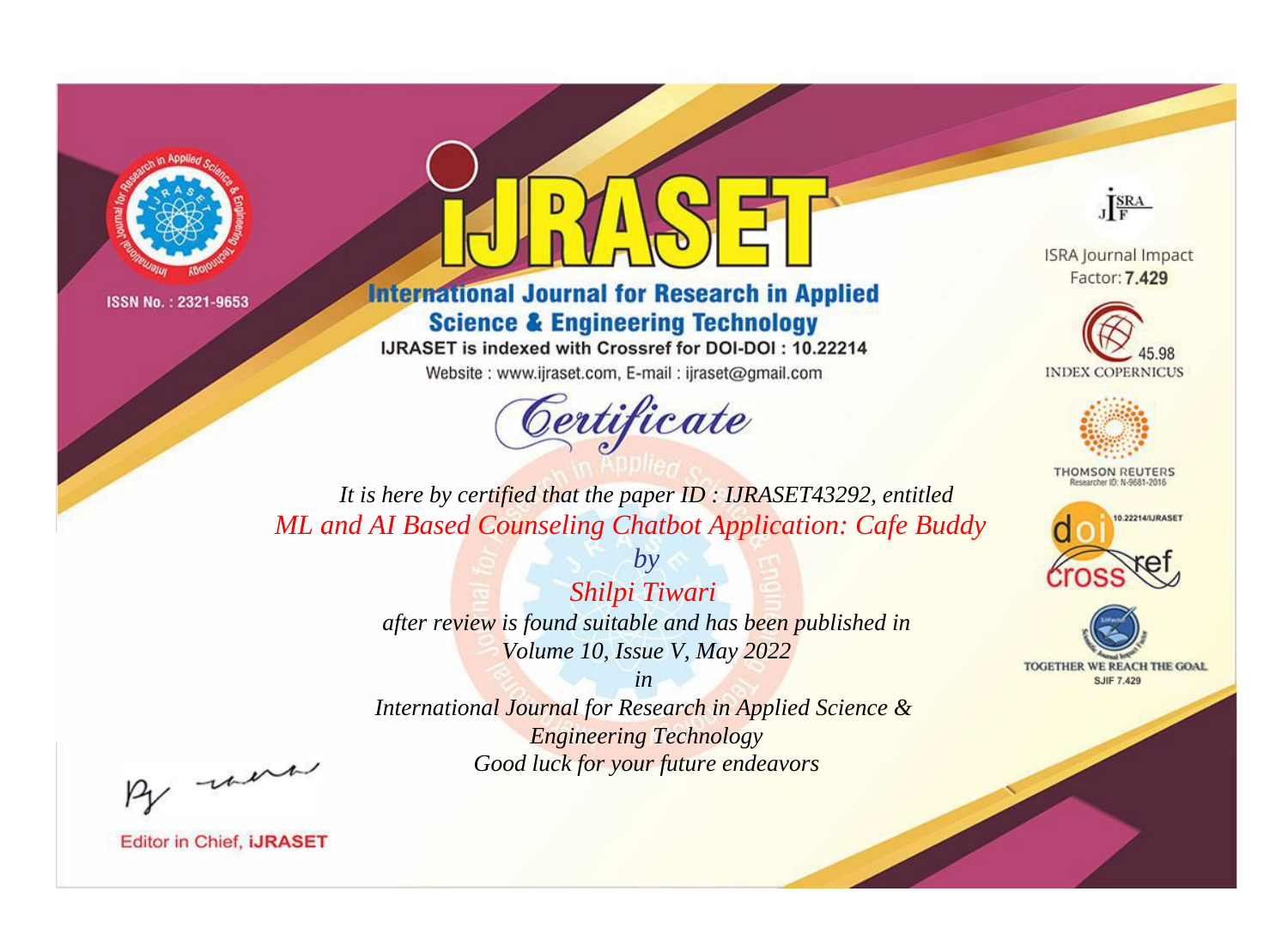



**International Journal for Research in Applied Science & Engineering Technology** 

IJRASET is indexed with Crossref for DOI-DOI: 10.22214

Website: www.ijraset.com, E-mail: ijraset@gmail.com



JERA

**ISRA Journal Impact** Factor: 7.429





**THOMSON REUTERS** 



TOGETHER WE REACH THE GOAL **SJIF 7.429** 

*It is here by certified that the paper ID : IJRASET43292, entitled ML and AI Based Counseling Chatbot Application: Cafe Buddy*

> *by Sachin Kushwaha after review is found suitable and has been published in Volume 10, Issue V, May 2022*

> > *in*

*International Journal for Research in Applied Science & Engineering Technology Good luck for your future endeavors*

By morn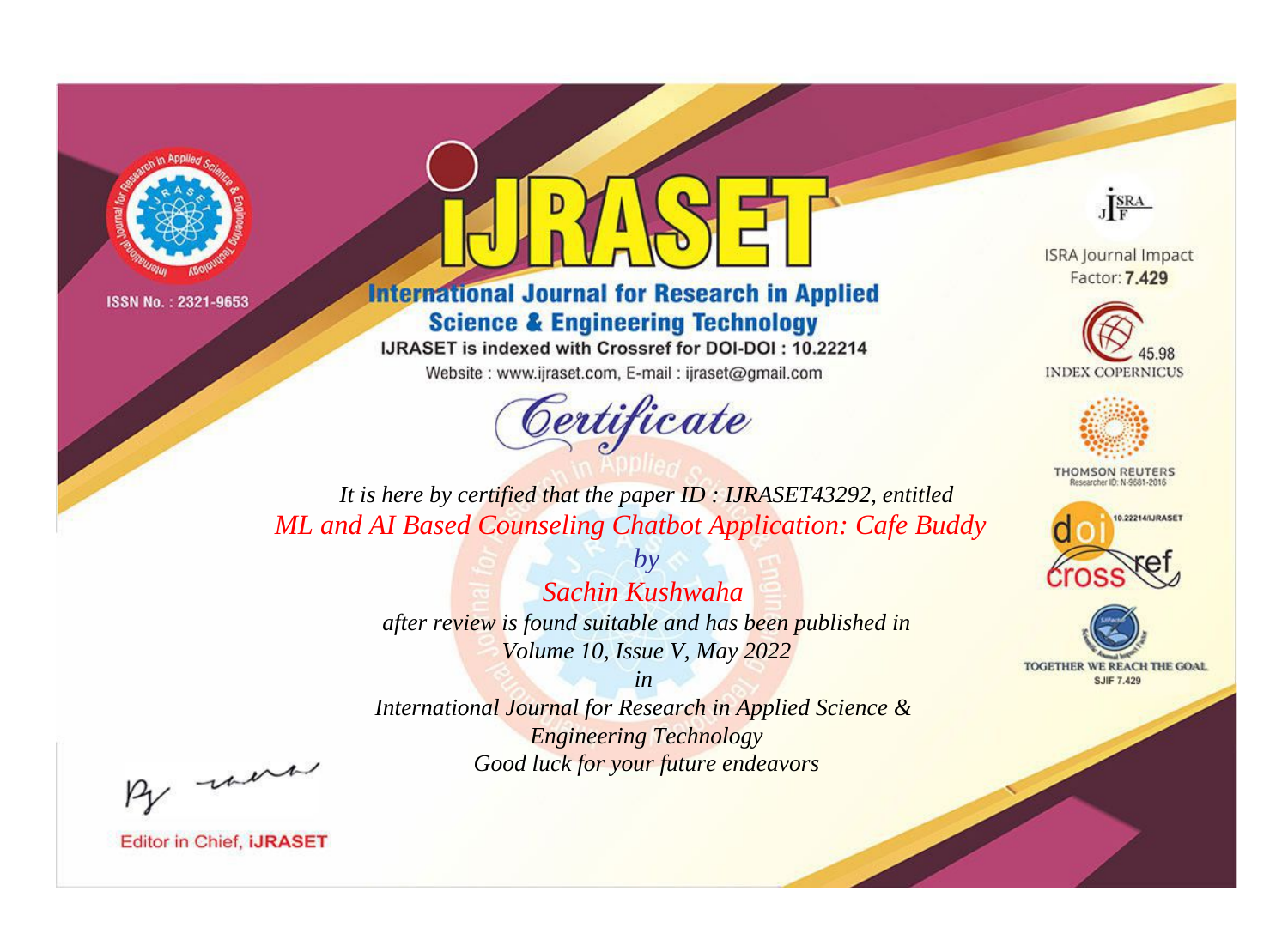



**International Journal for Research in Applied Science & Engineering Technology** 

IJRASET is indexed with Crossref for DOI-DOI: 10.22214

Website: www.ijraset.com, E-mail: ijraset@gmail.com



JERA

**ISRA Journal Impact** Factor: 7.429





**THOMSON REUTERS** 



TOGETHER WE REACH THE GOAL **SJIF 7.429** 

*It is here by certified that the paper ID : IJRASET43292, entitled ML and AI Based Counseling Chatbot Application: Cafe Buddy*

> *Yash Dixit after review is found suitable and has been published in Volume 10, Issue V, May 2022*

*by*

*in* 

*International Journal for Research in Applied Science & Engineering Technology Good luck for your future endeavors*

By morn